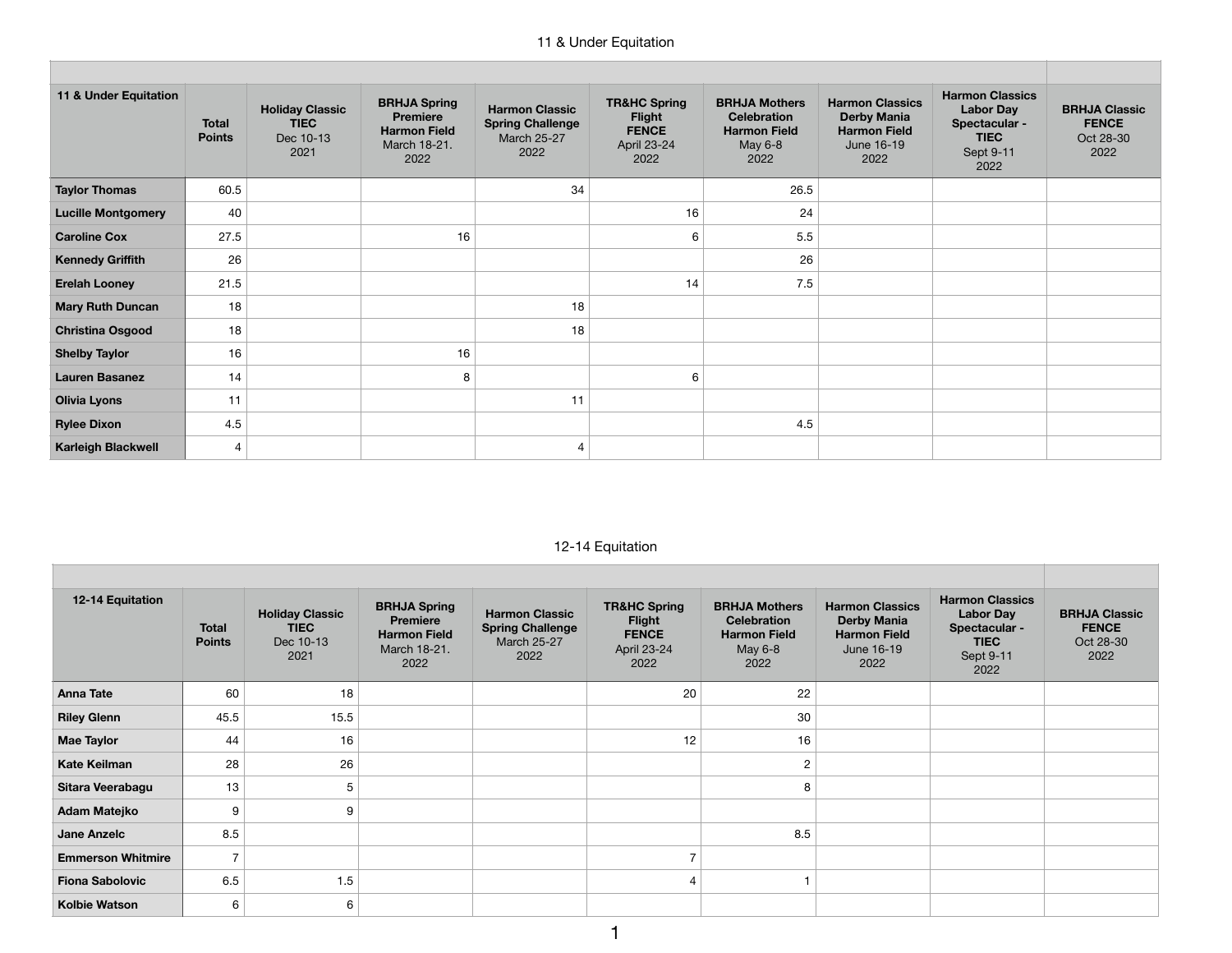| <b>Madalyn Stein</b>           | υ   |  |  |     |  |  |
|--------------------------------|-----|--|--|-----|--|--|
| <b>Addison Taylor</b>          |     |  |  |     |  |  |
| <b>Emma Claire</b><br>Thompson | 0.5 |  |  | 0.5 |  |  |

## 15-17 Equitation

| <b>Rasmussen Perpetual</b> |                               |                                                            |                                                                                       |                                                                         |                                                                                 |                                                                                      |                                                                                           |                                                                                                 |                                                           |  |  |
|----------------------------|-------------------------------|------------------------------------------------------------|---------------------------------------------------------------------------------------|-------------------------------------------------------------------------|---------------------------------------------------------------------------------|--------------------------------------------------------------------------------------|-------------------------------------------------------------------------------------------|-------------------------------------------------------------------------------------------------|-----------------------------------------------------------|--|--|
| 15-17 Equitation           | <b>Total</b><br><b>Points</b> | <b>Holiday Classic</b><br><b>TIEC</b><br>Dec 10-13<br>2021 | <b>BRHJA Spring</b><br><b>Premiere</b><br><b>Harmon Field</b><br>March 18-21.<br>2022 | <b>Harmon Classic</b><br><b>Spring Challenge</b><br>March 25-27<br>2022 | <b>TR&amp;HC Spring</b><br><b>Flight</b><br><b>FENCE</b><br>April 23-24<br>2022 | <b>BRHJA Mothers</b><br><b>Celebration</b><br><b>Harmon Field</b><br>May 6-8<br>2022 | <b>Harmon Classics</b><br><b>Derby Mania</b><br><b>Harmon Field</b><br>June 16-19<br>2022 | <b>Harmon Classics</b><br><b>Labor Day</b><br>Spectacular -<br><b>TIEC</b><br>Sept 9-11<br>2022 | <b>BRHJA Classic</b><br><b>FENCE</b><br>Oct 28-30<br>2022 |  |  |
| <b>Rachel Knoblauch</b>    | 52                            |                                                            | 32                                                                                    |                                                                         |                                                                                 | 20                                                                                   |                                                                                           |                                                                                                 |                                                           |  |  |
| Alyssa Ainsworth           | 42                            |                                                            | 30                                                                                    |                                                                         |                                                                                 | 12                                                                                   |                                                                                           |                                                                                                 |                                                           |  |  |
| Ava Jackson                | 26                            | 26                                                         |                                                                                       |                                                                         |                                                                                 |                                                                                      |                                                                                           |                                                                                                 |                                                           |  |  |
| <b>Lainie Rubin</b>        | 25                            |                                                            |                                                                                       | 25                                                                      |                                                                                 |                                                                                      |                                                                                           |                                                                                                 |                                                           |  |  |
| <b>Delaney Hovis</b>       | 24                            |                                                            |                                                                                       | 24                                                                      |                                                                                 |                                                                                      |                                                                                           |                                                                                                 |                                                           |  |  |
| <b>Anna Durnford</b>       | 22                            |                                                            |                                                                                       | 22                                                                      |                                                                                 |                                                                                      |                                                                                           |                                                                                                 |                                                           |  |  |
| <b>Grace Hill</b>          | 20                            | 20                                                         |                                                                                       |                                                                         |                                                                                 |                                                                                      |                                                                                           |                                                                                                 |                                                           |  |  |
| <b>Emma Carlson</b>        | 13                            |                                                            |                                                                                       |                                                                         | 5                                                                               | 8                                                                                    |                                                                                           |                                                                                                 |                                                           |  |  |
| <b>Sarah Madden</b>        | 11                            |                                                            |                                                                                       | 11                                                                      |                                                                                 |                                                                                      |                                                                                           |                                                                                                 |                                                           |  |  |
| <b>Hailee Roberts</b>      | 10                            |                                                            | 10                                                                                    |                                                                         |                                                                                 |                                                                                      |                                                                                           |                                                                                                 |                                                           |  |  |
| <b>Morgan Macclenny</b>    | 2                             | 2                                                          |                                                                                       |                                                                         |                                                                                 |                                                                                      |                                                                                           |                                                                                                 |                                                           |  |  |

## Adult Equitation

| The Schultz Perpetual   |                               |                                                     |                                                                                       |                                                                         |                                                                                 |                                                                                      |                                                                                           |                                                                                                 |                                                           |  |  |
|-------------------------|-------------------------------|-----------------------------------------------------|---------------------------------------------------------------------------------------|-------------------------------------------------------------------------|---------------------------------------------------------------------------------|--------------------------------------------------------------------------------------|-------------------------------------------------------------------------------------------|-------------------------------------------------------------------------------------------------|-----------------------------------------------------------|--|--|
| <b>Adult Equitation</b> | <b>Total</b><br><b>Points</b> | <b>Holiday Classic</b><br>TIEC<br>Dec 10-13<br>2021 | <b>BRHJA Spring</b><br><b>Premiere</b><br><b>Harmon Field</b><br>March 18-21.<br>2022 | <b>Harmon Classic</b><br><b>Spring Challenge</b><br>March 25-27<br>2022 | <b>TR&amp;HC Spring</b><br><b>Flight</b><br><b>FENCE</b><br>April 23-24<br>2022 | <b>BRHJA Mothers</b><br><b>Celebration</b><br><b>Harmon Field</b><br>May 6-8<br>2022 | <b>Harmon Classics</b><br><b>Derby Mania</b><br><b>Harmon Field</b><br>June 16-19<br>2022 | <b>Harmon Classics</b><br><b>Labor Day</b><br>Spectacular -<br><b>TIEC</b><br>Sept 9-11<br>2022 | <b>BRHJA Classic</b><br><b>FENCE</b><br>Oct 28-30<br>2022 |  |  |
| <b>Riley Kopchinski</b> | 84                            |                                                     | 36                                                                                    |                                                                         | 16                                                                              | 32                                                                                   |                                                                                           |                                                                                                 |                                                           |  |  |
| <b>Claiborne Dunlap</b> | 32                            |                                                     | 16                                                                                    |                                                                         |                                                                                 | 16                                                                                   |                                                                                           |                                                                                                 |                                                           |  |  |
| <b>Grace Buchanan</b>   | 28                            |                                                     |                                                                                       |                                                                         |                                                                                 | 28                                                                                   |                                                                                           |                                                                                                 |                                                           |  |  |
| <b>Nicole Carlson</b>   | 24                            |                                                     | 24                                                                                    |                                                                         |                                                                                 |                                                                                      |                                                                                           |                                                                                                 |                                                           |  |  |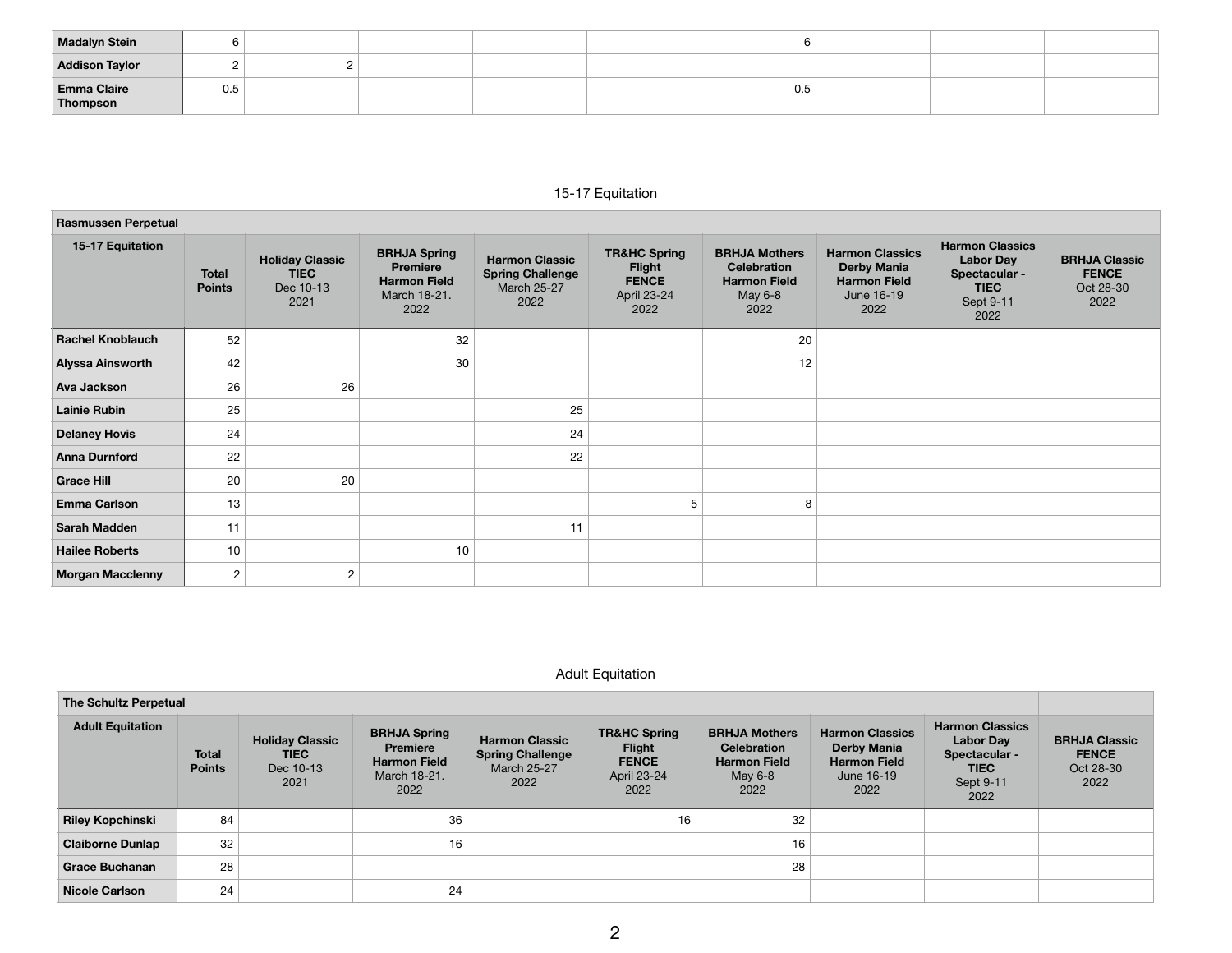| <b>Madison</b><br>Montgomery | 16   |    | 16 |     |  |  |
|------------------------------|------|----|----|-----|--|--|
| <b>Michelle Garrison</b>     | 14.5 | 12 |    | 2.5 |  |  |
| <b>Allison Vierling</b>      | 14   |    | ö  | h   |  |  |
| <b>Sydney Munnell</b>        | 10.5 |    |    | 8.5 |  |  |
| <b>Clara Bowman</b>          |      |    |    |     |  |  |
| Lexi Harrison                |      |    |    |     |  |  |
| <b>Kathy Bennett</b>         | 2    |    |    |     |  |  |
| <b>Cameron Sabolovic</b>     |      |    |    |     |  |  |

## Crossrail Equitation

| <b>Crossrail Equitation</b> | <b>Total</b><br><b>Points</b> | <b>Holiday Classic</b><br><b>TIEC</b><br>Dec 10-13<br>2021 | <b>BRHJA Spring</b><br><b>Premiere</b><br><b>Harmon Field</b><br>March 18-21.<br>2022 | <b>Harmon Classic</b><br><b>Spring Challenge</b><br><b>March 25-27</b><br>2022 | <b>TR&amp;HC Spring</b><br>Flight<br><b>FENCE</b><br>April 23-24<br>2022 | <b>BRHJA Mothers</b><br><b>Celebration</b><br><b>Harmon Field</b><br>May 6-8<br>2022 | <b>Harmon Classics</b><br><b>Derby Mania</b><br><b>Harmon Field</b><br>June 16-19<br>2022 | <b>Harmon Classics</b><br><b>Labor Day</b><br>Spectacular -<br><b>TIEC</b><br>Sept 9-11<br>2022 | <b>BRHJA Classic</b><br><b>FENCE</b><br>Oct 28-30<br>2022 |
|-----------------------------|-------------------------------|------------------------------------------------------------|---------------------------------------------------------------------------------------|--------------------------------------------------------------------------------|--------------------------------------------------------------------------|--------------------------------------------------------------------------------------|-------------------------------------------------------------------------------------------|-------------------------------------------------------------------------------------------------|-----------------------------------------------------------|
| Sofia Buraglia              | 84                            | 26.5                                                       | 27                                                                                    |                                                                                | 16                                                                       | 14.5                                                                                 |                                                                                           |                                                                                                 |                                                           |
| <b>Madelyn Meacham</b>      | 48                            | 48                                                         |                                                                                       |                                                                                |                                                                          |                                                                                      |                                                                                           |                                                                                                 |                                                           |
| <b>Genevieve Long</b>       | 46                            | 46                                                         |                                                                                       |                                                                                |                                                                          |                                                                                      |                                                                                           |                                                                                                 |                                                           |
| <b>Emma Philpott</b>        | 37                            |                                                            | 14                                                                                    |                                                                                |                                                                          | 23                                                                                   |                                                                                           |                                                                                                 |                                                           |
| <b>Riley Pitts</b>          | 34                            |                                                            |                                                                                       |                                                                                |                                                                          | 34                                                                                   |                                                                                           |                                                                                                 |                                                           |
| <b>Lowry Philemon</b>       | 30.5                          |                                                            | 20.5                                                                                  |                                                                                | $\overline{2}$                                                           | 8                                                                                    |                                                                                           |                                                                                                 |                                                           |
| <b>Olivia Tumblin</b>       | 26.5                          |                                                            | 12.5                                                                                  |                                                                                |                                                                          | 14                                                                                   |                                                                                           |                                                                                                 |                                                           |
| <b>Penelope Noonan</b>      | 26                            |                                                            |                                                                                       | 26                                                                             |                                                                          |                                                                                      |                                                                                           |                                                                                                 |                                                           |
| <b>Sarah Weil</b>           | 26                            |                                                            |                                                                                       | 26                                                                             |                                                                          |                                                                                      |                                                                                           |                                                                                                 |                                                           |
| <b>Molly Massengill</b>     | 26                            |                                                            |                                                                                       |                                                                                |                                                                          | 26                                                                                   |                                                                                           |                                                                                                 |                                                           |
| <b>Madi Alsup</b>           | 23.5                          |                                                            |                                                                                       |                                                                                | 3                                                                        | 20.5                                                                                 |                                                                                           |                                                                                                 |                                                           |
| <b>Harper Davis</b>         | 20.5                          |                                                            | 16.5                                                                                  |                                                                                |                                                                          | $\overline{4}$                                                                       |                                                                                           |                                                                                                 |                                                           |
| Vanessa Bravo               | 20.5                          |                                                            | 13.5                                                                                  |                                                                                |                                                                          | $\overline{7}$                                                                       |                                                                                           |                                                                                                 |                                                           |
| <b>Caroline Harvey</b>      | 20                            |                                                            | 20                                                                                    |                                                                                |                                                                          |                                                                                      |                                                                                           |                                                                                                 |                                                           |
| <b>Emma Bradley</b>         | 18.5                          | 18.5                                                       |                                                                                       |                                                                                |                                                                          |                                                                                      |                                                                                           |                                                                                                 |                                                           |
| <b>Gabriel Tice</b>         | 17.5                          |                                                            | 13.5                                                                                  |                                                                                |                                                                          | 4                                                                                    |                                                                                           |                                                                                                 |                                                           |
| <b>Laina Edge</b>           | 17                            | 17                                                         |                                                                                       |                                                                                |                                                                          |                                                                                      |                                                                                           |                                                                                                 |                                                           |
| <b>Andie Bollinger</b>      | 16                            |                                                            |                                                                                       |                                                                                | 16                                                                       |                                                                                      |                                                                                           |                                                                                                 |                                                           |
| <b>Penny Bradley</b>        | 14.5                          |                                                            |                                                                                       | 14.5                                                                           |                                                                          |                                                                                      |                                                                                           |                                                                                                 |                                                           |
| <b>Mollykate Moreau</b>     | 14                            | 14                                                         |                                                                                       |                                                                                |                                                                          |                                                                                      |                                                                                           |                                                                                                 |                                                           |
| <b>Courtney Logan</b>       | 12.5                          | 12.5                                                       |                                                                                       |                                                                                |                                                                          |                                                                                      |                                                                                           |                                                                                                 |                                                           |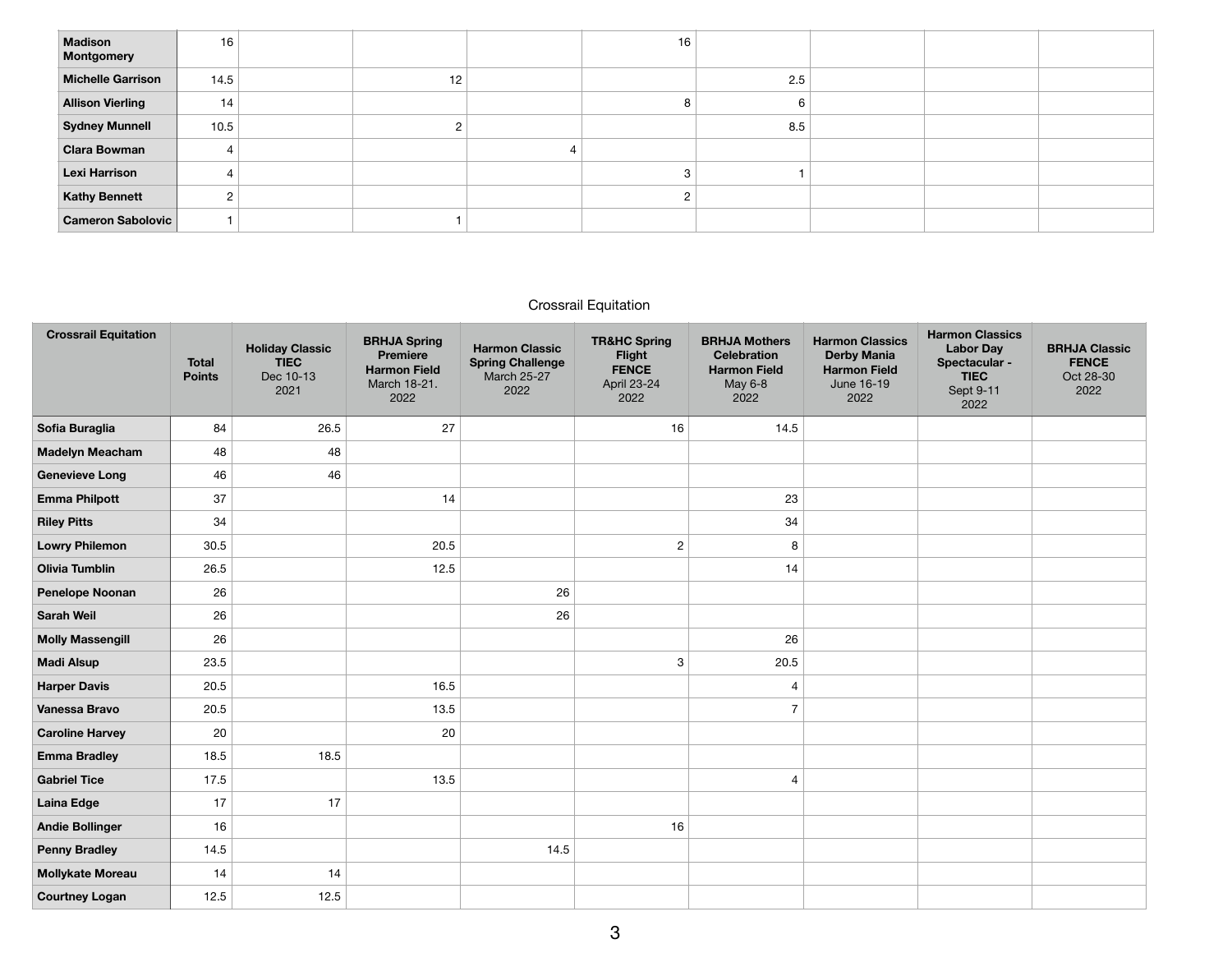| <b>Karyston Davis</b>     | 12.5           |                  | $\overline{7}$ |                |                | 5.5         |  |  |
|---------------------------|----------------|------------------|----------------|----------------|----------------|-------------|--|--|
| <b>Campbell Wylie</b>     | 12             |                  |                | 12             |                |             |  |  |
| <b>Norah Sales</b>        | 12             |                  | 12             |                |                |             |  |  |
| <b>Heidi Hertzell</b>     | 10.5           |                  | 10.5           |                |                |             |  |  |
| <b>Harper Eddy</b>        | 8.5            |                  | 8              |                |                | 0.5         |  |  |
| <b>Hannah Tucker</b>      | $\overline{7}$ | $\boldsymbol{7}$ |                |                |                |             |  |  |
| <b>Margaret Norton</b>    | 6.5            |                  |                | 6.5            |                |             |  |  |
| Emma Karrmann             | $\,6\,$        |                  |                |                |                | 6           |  |  |
| Jayda Demerel             | 5.5            |                  |                |                |                | 5.5         |  |  |
| Ann Douglas Clarke        | 5              |                  |                | $\mathbf 5$    |                |             |  |  |
| <b>Jess Herzog</b>        | 5              | $\,$ 5 $\,$      |                |                |                |             |  |  |
| <b>Morgan Macclenny</b>   | $\overline{5}$ | 5                |                |                |                |             |  |  |
| <b>Elliotte Domonoske</b> | 4.5            |                  |                |                | 4.5            |             |  |  |
| <b>Kendall Evans</b>      | 4.5            |                  | 4.5            |                |                |             |  |  |
| <b>Everleigh Austin</b>   | 4              |                  |                |                | $\overline{4}$ |             |  |  |
| <b>Isabella Somero</b>    | 4              |                  | $\overline{4}$ |                |                |             |  |  |
| <b>Isabella Yoakley</b>   | $\overline{4}$ | $\overline{4}$   |                |                |                |             |  |  |
| <b>Willow Rusticus</b>    | 2.5            | $2.5\,$          |                |                |                |             |  |  |
| <b>Caylin Carter</b>      | $\sqrt{2}$     |                  | $\sqrt{2}$     |                |                |             |  |  |
| <b>Lillian Ketner</b>     | $\sqrt{2}$     |                  | $\sqrt{2}$     |                |                |             |  |  |
| <b>Schaefer Miller</b>    | $\sqrt{2}$     |                  |                |                |                | $\mathbf 2$ |  |  |
| <b>Emma Hornton</b>       | 1.5            |                  | 0.5            |                | $\mathbf{1}$   |             |  |  |
| Zoe Collins               | 1.5            |                  |                | $1.5$          |                |             |  |  |
| <b>Penelope Deering</b>   | 1.5            |                  |                |                |                | $1.5$       |  |  |
| <b>Alex Vass</b>          | $\overline{1}$ |                  |                | $\overline{1}$ |                |             |  |  |
| <b>Breelyn Wiles</b>      | 0.5            |                  |                |                | 0.5            |             |  |  |
| <b>Isabella Vass</b>      | 0.5            |                  |                | $0.5\,$        |                |             |  |  |
|                           | 0              |                  |                |                |                |             |  |  |

## Long Stirrup Equitation

| <b>Long Stirrup Equitation</b> | <b>Total</b><br><b>Points</b> | <b>Holiday Classic</b><br><b>TIEC</b><br>Dec 10-13<br>2021 | <b>BRHJA Spring</b><br><b>Premiere</b><br><b>Harmon Field</b><br>March 18-21.<br>2022 | <b>Harmon Classic</b><br><b>Spring Challenge</b><br><b>March 25-27</b><br>2022 | <b>TR&amp;HC Spring</b><br><b>Flight</b><br><b>FENCE</b><br>April 23-24<br>2022 | <b>BRHJA Mothers</b><br><b>Celebration</b><br><b>Harmon Field</b><br>May 6-8<br>2022 | <b>Harmon Classics</b><br><b>Derby Mania</b><br><b>Harmon Field</b><br>June 16-19<br>2022 | <b>Harmon Classics</b><br><b>Labor Dav</b><br>Spectacular -<br><b>TIEC</b><br>Sept 9-11<br>2022 | <b>BRHJA Classic</b><br><b>FENCE</b><br>Oct 28-30<br>2022 |
|--------------------------------|-------------------------------|------------------------------------------------------------|---------------------------------------------------------------------------------------|--------------------------------------------------------------------------------|---------------------------------------------------------------------------------|--------------------------------------------------------------------------------------|-------------------------------------------------------------------------------------------|-------------------------------------------------------------------------------------------------|-----------------------------------------------------------|
| <b>Gregory Tice</b>            | 39.5                          |                                                            | 21                                                                                    |                                                                                | 12                                                                              | 6.5                                                                                  |                                                                                           |                                                                                                 |                                                           |
| <b>Molly Atkinson</b>          | 39                            |                                                            |                                                                                       |                                                                                |                                                                                 | 28                                                                                   |                                                                                           |                                                                                                 |                                                           |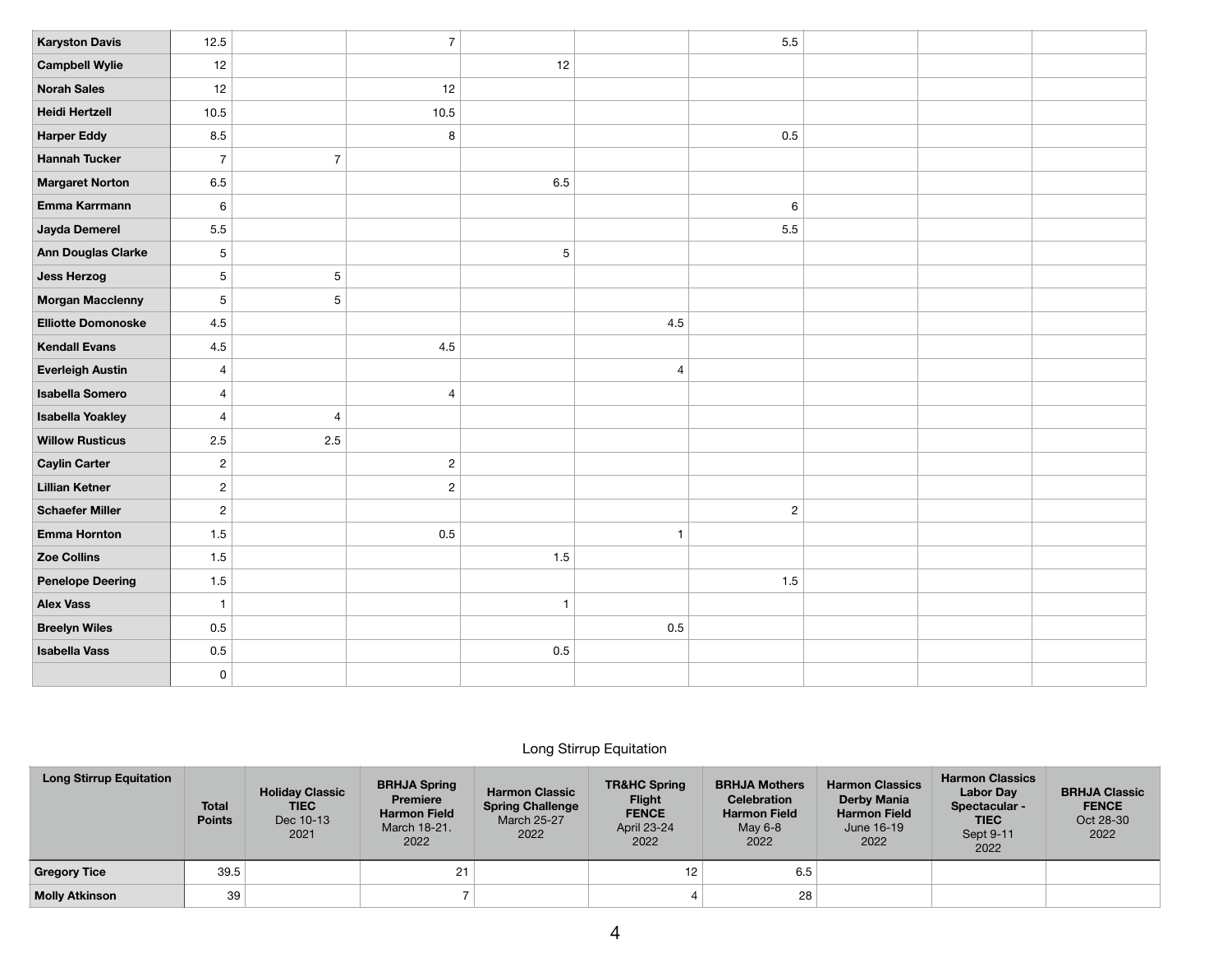| <b>Anna Bruner</b>       | 29             |                           | 11.5           |              | 0.5            | 17           |  |  |
|--------------------------|----------------|---------------------------|----------------|--------------|----------------|--------------|--|--|
| <b>Anna Powderly</b>     | 27.5           |                           |                | 22.5         | $\overline{5}$ |              |  |  |
| <b>McCay Vick</b>        | 25             |                           | 8              |              | 12             | $\sqrt{5}$   |  |  |
| <b>Grady Oakman</b>      | 23             |                           | 13             |              | 10             |              |  |  |
| Lila Duncan              | 23             |                           |                | 23           |                |              |  |  |
| <b>Hailey Gardner</b>    | 20             |                           |                | 20           |                |              |  |  |
| <b>Mackenzie Stanley</b> | 17             |                           | 6              |              |                | 11           |  |  |
| <b>Bella Snyder</b>      | 15             |                           | 15             |              |                |              |  |  |
| <b>Devynn Perez</b>      | 13             |                           |                | 13           |                |              |  |  |
| <b>Hannah Cutter</b>     | $10$           | $10$                      |                |              |                |              |  |  |
| <b>Lily Bancroft</b>     | 10             | $10$                      |                |              |                |              |  |  |
| <b>Audrey Vaca</b>       | 9              |                           |                | $\mathsf g$  |                |              |  |  |
| Ann Riley Kocisko        | 8              |                           |                |              | 1.5            | $6.5\,$      |  |  |
| Rebecca Mayo             | 6.5            |                           | 6.5            |              |                |              |  |  |
| <b>Taylor Woods</b>      | $6.5\,$        |                           |                |              |                | $6.5\,$      |  |  |
| <b>Bailey Burnette</b>   | $\,6\,$        | $\,6\,$                   |                |              |                |              |  |  |
| <b>Sarah Mccartney</b>   | $\,6\,$        | $\,6\,$                   |                |              |                |              |  |  |
| <b>Zealand Patel</b>     | $\,6\,$        |                           |                |              |                | $\,6\,$      |  |  |
| <b>Maggie Gibson</b>     | 5              | $\mathsf 3$               | $\overline{c}$ |              |                |              |  |  |
| Maggie Osborne           | $4.5\,$        | $4.5\,$                   |                |              |                |              |  |  |
| <b>Natalie Aiello</b>    | $4.5\,$        |                           |                |              |                | $4.5\,$      |  |  |
| <b>Kristen Horton</b>    | $\overline{4}$ |                           | $\overline{4}$ |              |                |              |  |  |
| Sadie Osborne            | $\overline{4}$ | $\overline{4}$            |                |              |                |              |  |  |
| <b>Amelia Vasquez</b>    | 3              | $\ensuremath{\mathsf{3}}$ |                |              |                |              |  |  |
| <b>Sara Norton</b>       | $2.5\,$        |                           |                | 2.5          |                |              |  |  |
| Josie Jackson            | $\overline{c}$ |                           |                | $\sqrt{2}$   |                |              |  |  |
| <b>Kelsey Hall</b>       | $\sqrt{2}$     |                           |                |              | $\overline{c}$ |              |  |  |
| Georgia Harper           | $\overline{c}$ |                           |                |              |                | $\sqrt{2}$   |  |  |
| <b>Emily Lancaster</b>   | $\mathbf{1}$   |                           |                | $\mathbf{1}$ |                |              |  |  |
| Nicole Pollina           | $\mathbf{1}$   |                           |                |              |                | $\mathbf{1}$ |  |  |
| <b>Maddy Bays</b>        | 0.5            | 0.5                       |                |              |                |              |  |  |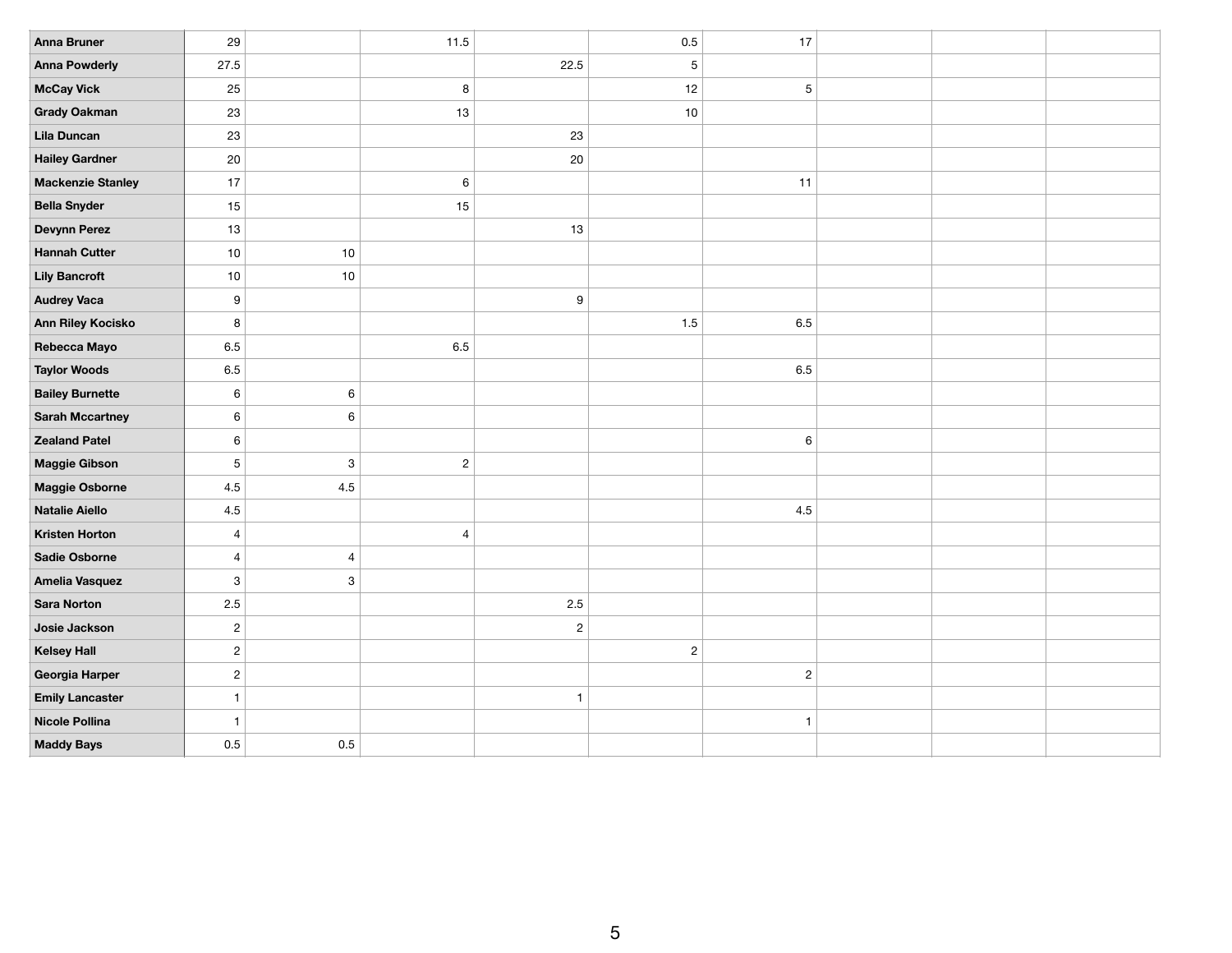## Pre-Adult Equitation

| <b>Pre-Adult Equitation</b> | <b>Total</b><br><b>Points</b> | <b>Holiday Classic</b><br><b>TIEC</b><br>Dec 10-13<br>2021 | <b>BRHJA Spring</b><br><b>Premiere</b><br><b>Harmon Field</b><br>March 18-21.<br>2022 | <b>Harmon Classic</b><br><b>Spring Challenge</b><br><b>March 25-27</b><br>2022 | <b>TR&amp;HC Spring</b><br>Flight<br><b>FENCE</b><br>April 23-24<br>2022 | <b>BRHJA Mothers</b><br><b>Celebration</b><br><b>Harmon Field</b><br>May 6-8<br>2022 | <b>Harmon Classics</b><br><b>Derby Mania</b><br><b>Harmon Field</b><br>June 16-19<br>2022 | <b>Harmon Classics</b><br><b>Labor Day</b><br>Spectacular -<br><b>TIEC</b><br>Sept 9-11<br>2022 | <b>BRHJA Classic</b><br><b>FENCE</b><br>Oct 28-30<br>2022 |
|-----------------------------|-------------------------------|------------------------------------------------------------|---------------------------------------------------------------------------------------|--------------------------------------------------------------------------------|--------------------------------------------------------------------------|--------------------------------------------------------------------------------------|-------------------------------------------------------------------------------------------|-------------------------------------------------------------------------------------------------|-----------------------------------------------------------|
| <b>Alyson Mangione</b>      | 32                            |                                                            |                                                                                       |                                                                                |                                                                          | 32                                                                                   |                                                                                           |                                                                                                 |                                                           |
| <b>Brandie Finger</b>       | 31.5                          |                                                            | 15                                                                                    | 11                                                                             | $\overline{c}$                                                           | 3.5                                                                                  |                                                                                           |                                                                                                 |                                                           |
| <b>Lila Patterson</b>       | 30                            |                                                            | $30\,$                                                                                |                                                                                |                                                                          |                                                                                      |                                                                                           |                                                                                                 |                                                           |
| <b>Brennan Perry</b>        | 29                            |                                                            |                                                                                       | 17                                                                             | 12                                                                       |                                                                                      |                                                                                           |                                                                                                 |                                                           |
| <b>Allison Vierling</b>     | 28                            |                                                            |                                                                                       |                                                                                | 14                                                                       | 14                                                                                   |                                                                                           |                                                                                                 |                                                           |
| Kate Fogleman               | 24                            |                                                            |                                                                                       |                                                                                |                                                                          | 24                                                                                   |                                                                                           |                                                                                                 |                                                           |
| <b>Grace Buchanan</b>       | 16                            |                                                            | 16                                                                                    |                                                                                |                                                                          |                                                                                      |                                                                                           |                                                                                                 |                                                           |
| <b>Emma Currie</b>          | 16                            |                                                            |                                                                                       | 16                                                                             |                                                                          |                                                                                      |                                                                                           |                                                                                                 |                                                           |
| <b>Gwen Bozeman</b>         | 14                            | 14                                                         |                                                                                       |                                                                                |                                                                          |                                                                                      |                                                                                           |                                                                                                 |                                                           |
| <b>Hannah Ford</b>          | 14                            |                                                            | 14                                                                                    |                                                                                |                                                                          |                                                                                      |                                                                                           |                                                                                                 |                                                           |
| <b>Stephanie Matejovich</b> | 14                            |                                                            |                                                                                       | 14                                                                             |                                                                          |                                                                                      |                                                                                           |                                                                                                 |                                                           |
| <b>Kristina Harmon</b>      | 14                            |                                                            |                                                                                       |                                                                                | 14                                                                       |                                                                                      |                                                                                           |                                                                                                 |                                                           |
| <b>Sydney Kimball</b>       | 11                            |                                                            |                                                                                       | 11                                                                             |                                                                          |                                                                                      |                                                                                           |                                                                                                 |                                                           |
| <b>Samantha Humphries</b>   | 11                            |                                                            |                                                                                       |                                                                                |                                                                          | 11                                                                                   |                                                                                           |                                                                                                 |                                                           |
| Ali Kaufman                 | $10$                          | 10                                                         |                                                                                       |                                                                                |                                                                          |                                                                                      |                                                                                           |                                                                                                 |                                                           |
| <b>Elise Gregg</b>          | $10$                          |                                                            |                                                                                       | 10                                                                             |                                                                          |                                                                                      |                                                                                           |                                                                                                 |                                                           |
| <b>Christine Watt</b>       | $\overline{7}$                | $\overline{7}$                                             |                                                                                       |                                                                                |                                                                          |                                                                                      |                                                                                           |                                                                                                 |                                                           |
| <b>Matthew Wilson</b>       | 6.5                           |                                                            |                                                                                       | 6.5                                                                            |                                                                          |                                                                                      |                                                                                           |                                                                                                 |                                                           |
| Jacinda Purrington          | 6                             | 6                                                          |                                                                                       |                                                                                |                                                                          |                                                                                      |                                                                                           |                                                                                                 |                                                           |
| <b>Neeley Bowden</b>        | $\,6\,$                       |                                                            | 6                                                                                     |                                                                                |                                                                          |                                                                                      |                                                                                           |                                                                                                 |                                                           |
| <b>Valina Ewsz</b>          | 6                             |                                                            |                                                                                       | $\,6\,$                                                                        |                                                                          |                                                                                      |                                                                                           |                                                                                                 |                                                           |
| Alyssa Botelho              | 6                             |                                                            |                                                                                       |                                                                                |                                                                          | 6                                                                                    |                                                                                           |                                                                                                 |                                                           |
| <b>Aubrey Watson</b>        | $\overline{4}$                | $\overline{4}$                                             |                                                                                       |                                                                                |                                                                          |                                                                                      |                                                                                           |                                                                                                 |                                                           |
| <b>Jamie Rowland</b>        | $\overline{4}$                |                                                            | $\overline{4}$                                                                        |                                                                                |                                                                          |                                                                                      |                                                                                           |                                                                                                 |                                                           |
| <b>Lizzie Gilbert</b>       | 2.5                           | 2.5                                                        |                                                                                       |                                                                                |                                                                          |                                                                                      |                                                                                           |                                                                                                 |                                                           |
| <b>Joanne Gibbs</b>         | $\overline{c}$                | $\overline{c}$                                             |                                                                                       |                                                                                |                                                                          |                                                                                      |                                                                                           |                                                                                                 |                                                           |
| <b>Heather Conder</b>       | 0.5                           |                                                            |                                                                                       | 0.5                                                                            |                                                                          |                                                                                      |                                                                                           |                                                                                                 |                                                           |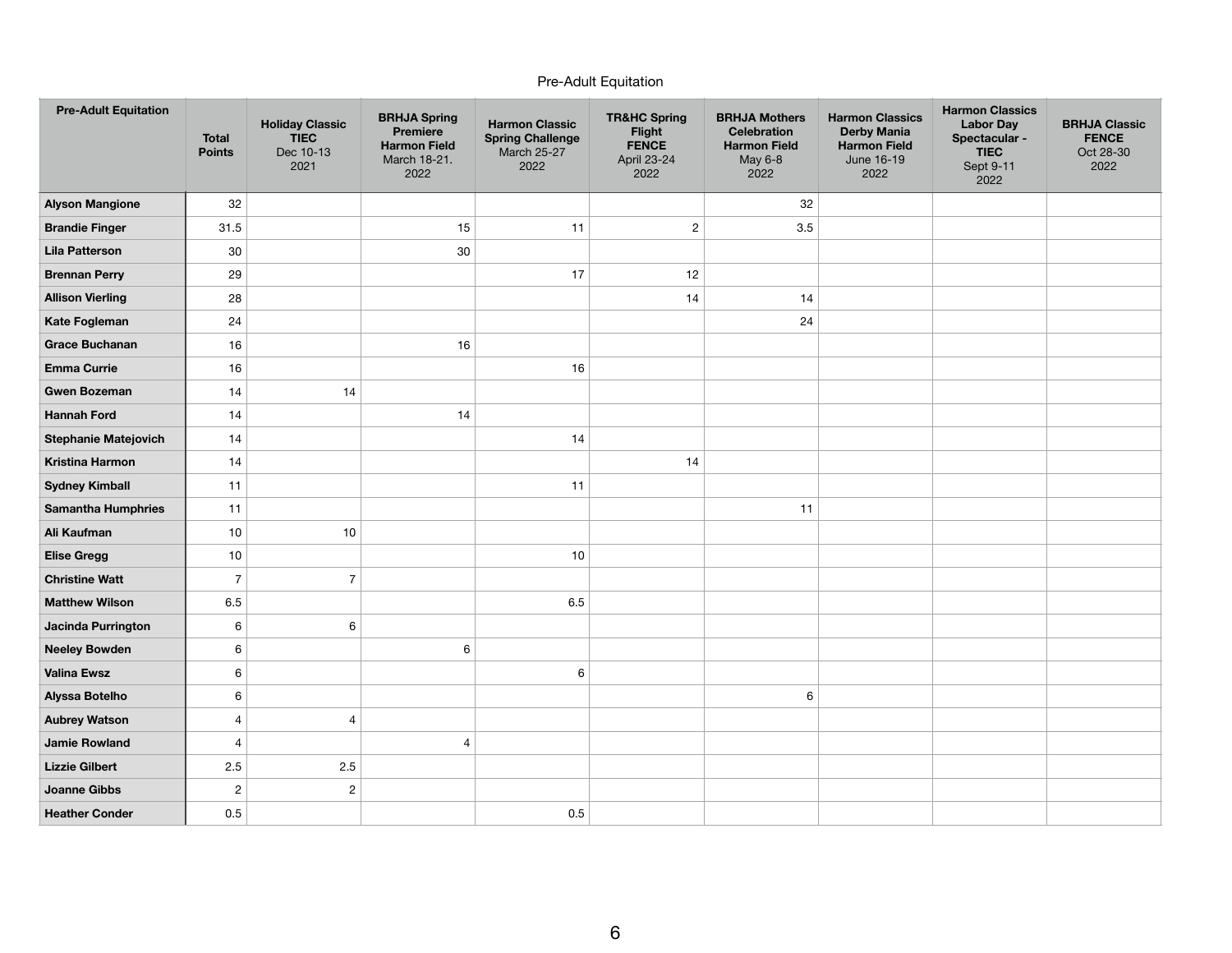## Pre-Child Equitation

| <b>Pre-Child Equitation</b> | <b>Total</b><br><b>Points</b> | <b>Holiday Classic</b><br><b>TIEC</b><br>Dec 10-13<br>2021 | <b>BRHJA Spring</b><br><b>Premiere</b><br><b>Harmon Field</b><br>March 18-21.<br>2022 | Harmon<br><b>Classic</b><br><b>Spring</b><br>Challenge<br><b>March 25-27</b><br>2022 | <b>TR&amp;HC Spring</b><br>Flight<br><b>FENCE</b><br>April 23-24<br>2022 | <b>BRHJA Mothers</b><br><b>Celebration</b><br><b>Harmon Field</b><br>May 6-8<br>2022 | <b>Harmon Classics</b><br><b>Derby Mania</b><br><b>Harmon Field</b><br>June 16-19<br>2022 | <b>Harmon Classics</b><br><b>Labor Day</b><br>Spectacular -<br><b>TIEC</b><br>Sept 9-11<br>2022 | <b>BRHJA Classic</b><br><b>FENCE</b><br>Oct 28-30<br>2022 |
|-----------------------------|-------------------------------|------------------------------------------------------------|---------------------------------------------------------------------------------------|--------------------------------------------------------------------------------------|--------------------------------------------------------------------------|--------------------------------------------------------------------------------------|-------------------------------------------------------------------------------------------|-------------------------------------------------------------------------------------------------|-----------------------------------------------------------|
| <b>Ginevra Mor</b>          | 49                            | 5                                                          | 19                                                                                    |                                                                                      | 10.5                                                                     | 14.5                                                                                 |                                                                                           |                                                                                                 |                                                           |
| <b>Lauren Basanez</b>       | 45.5                          |                                                            | 10.5                                                                                  | $\overline{7}$                                                                       | 8                                                                        | 20                                                                                   |                                                                                           |                                                                                                 |                                                           |
| <b>Virginia Crandall</b>    | 36                            | 10                                                         | 26                                                                                    |                                                                                      |                                                                          |                                                                                      |                                                                                           |                                                                                                 |                                                           |
| <b>Caroline Hill</b>        | 28                            | 1.5                                                        | $0.5\,$                                                                               |                                                                                      | 14                                                                       | 12                                                                                   |                                                                                           |                                                                                                 |                                                           |
| <b>Mae Taylor</b>           | 28                            | 26                                                         | $\sqrt{2}$                                                                            |                                                                                      |                                                                          |                                                                                      |                                                                                           |                                                                                                 |                                                           |
| <b>Annabelle Jones</b>      | 26                            |                                                            |                                                                                       | 26                                                                                   |                                                                          |                                                                                      |                                                                                           |                                                                                                 |                                                           |
| <b>Olivia Loheac</b>        | 21                            | 21                                                         |                                                                                       |                                                                                      |                                                                          |                                                                                      |                                                                                           |                                                                                                 |                                                           |
| Sitara Veerabagu            | 19                            |                                                            | $\mathbf{1}$                                                                          |                                                                                      |                                                                          | 18                                                                                   |                                                                                           |                                                                                                 |                                                           |
| <b>Lily Carter</b>          | 18.5                          |                                                            |                                                                                       |                                                                                      | $\sqrt{2}$                                                               | 16.5                                                                                 |                                                                                           |                                                                                                 |                                                           |
| <b>Jane McCrae Sanders</b>  | 16                            |                                                            |                                                                                       | 16                                                                                   |                                                                          |                                                                                      |                                                                                           |                                                                                                 |                                                           |
| <b>Mia King</b>             | 15                            |                                                            |                                                                                       |                                                                                      | 10                                                                       | 5                                                                                    |                                                                                           |                                                                                                 |                                                           |
| <b>Liza Martin</b>          | 14.5                          |                                                            |                                                                                       | 14.5                                                                                 |                                                                          |                                                                                      |                                                                                           |                                                                                                 |                                                           |
| <b>Colin Hall</b>           | 14                            | 14                                                         |                                                                                       |                                                                                      |                                                                          |                                                                                      |                                                                                           |                                                                                                 |                                                           |
| <b>Madalyn Stein</b>        | 14                            |                                                            | 14                                                                                    |                                                                                      |                                                                          |                                                                                      |                                                                                           |                                                                                                 |                                                           |
| <b>Harper Anderson</b>      | 12                            |                                                            | 12                                                                                    |                                                                                      |                                                                          |                                                                                      |                                                                                           |                                                                                                 |                                                           |
| <b>Michael Irwin</b>        | 11                            | 11                                                         |                                                                                       |                                                                                      |                                                                          |                                                                                      |                                                                                           |                                                                                                 |                                                           |
| Nina Johnson                | 11                            | 11                                                         |                                                                                       |                                                                                      |                                                                          |                                                                                      |                                                                                           |                                                                                                 |                                                           |
| <b>Ella Hudson</b>          | $10$                          |                                                            |                                                                                       | $10$                                                                                 |                                                                          |                                                                                      |                                                                                           |                                                                                                 |                                                           |
| <b>Helena Cirian</b>        | 10                            |                                                            |                                                                                       | $10$                                                                                 |                                                                          |                                                                                      |                                                                                           |                                                                                                 |                                                           |
| <b>Sabria Stewart</b>       | 8                             | 8                                                          |                                                                                       |                                                                                      |                                                                          |                                                                                      |                                                                                           |                                                                                                 |                                                           |
| <b>Mia Vogel</b>            | $\overline{7}$                | $\overline{7}$                                             |                                                                                       |                                                                                      |                                                                          |                                                                                      |                                                                                           |                                                                                                 |                                                           |
| <b>Samantha Hines</b>       | $\overline{7}$                | 6                                                          | $\mathbf{1}$                                                                          |                                                                                      |                                                                          |                                                                                      |                                                                                           |                                                                                                 |                                                           |
| <b>Ella Pickren</b>         | 6                             | 6                                                          |                                                                                       |                                                                                      |                                                                          |                                                                                      |                                                                                           |                                                                                                 |                                                           |
| <b>Jules Fuller</b>         | 6                             | 6                                                          |                                                                                       |                                                                                      |                                                                          |                                                                                      |                                                                                           |                                                                                                 |                                                           |
| <b>McClaine Cobb</b>        | 6                             |                                                            |                                                                                       | 6                                                                                    |                                                                          |                                                                                      |                                                                                           |                                                                                                 |                                                           |
| <b>Audrey Cate Naviglia</b> | 5                             | 5                                                          |                                                                                       |                                                                                      |                                                                          |                                                                                      |                                                                                           |                                                                                                 |                                                           |
| <b>Nicole Coviello</b>      | 5                             |                                                            |                                                                                       |                                                                                      |                                                                          | 5                                                                                    |                                                                                           |                                                                                                 |                                                           |
| <b>Fiona Sabolovic</b>      | 4.5                           |                                                            | 4                                                                                     |                                                                                      | 0.5                                                                      |                                                                                      |                                                                                           |                                                                                                 |                                                           |
| <b>Kristin Mull</b>         | 4                             |                                                            | 4                                                                                     |                                                                                      |                                                                          |                                                                                      |                                                                                           |                                                                                                 |                                                           |
| <b>Caroline Cousar</b>      | $\overline{\mathbf{c}}$       | $\overline{\mathbf{c}}$                                    |                                                                                       |                                                                                      |                                                                          |                                                                                      |                                                                                           |                                                                                                 |                                                           |
| <b>Caroline Cox</b>         | $\overline{\mathbf{c}}$       |                                                            |                                                                                       |                                                                                      | $\mathbf{1}$                                                             | $\mathbf{1}$                                                                         |                                                                                           |                                                                                                 |                                                           |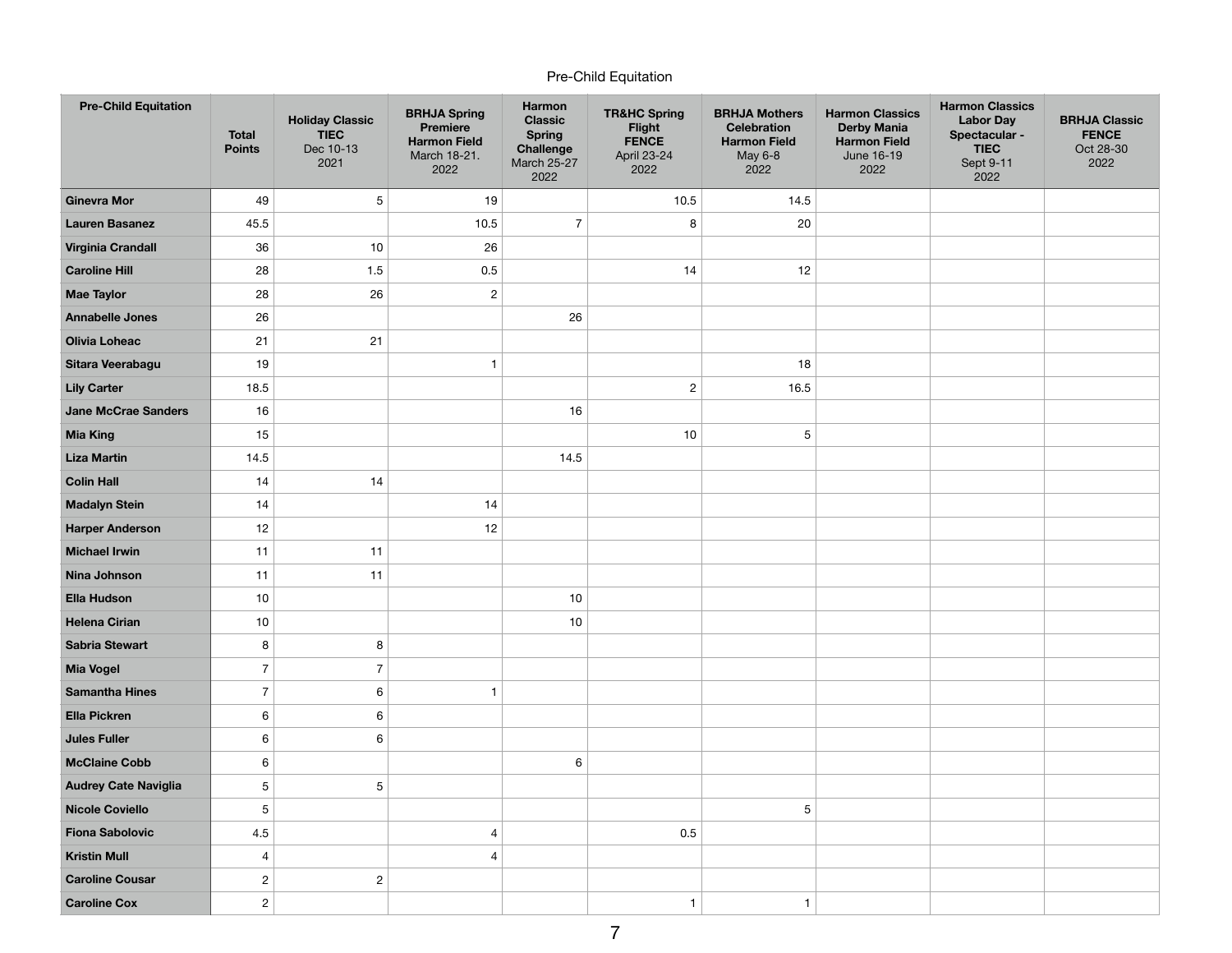| <b>Ava Robards</b>          | 1.5 |     | 1.5 |  |  |
|-----------------------------|-----|-----|-----|--|--|
| Amjelia Vasquez             |     |     |     |  |  |
| <b>Audrey Vaca</b>          |     |     |     |  |  |
| <b>Hudsen Hold</b>          |     |     |     |  |  |
| <b>Madelyn Metzcus</b>      |     |     |     |  |  |
| <b>Emma Claire Thompson</b> |     |     |     |  |  |
| <b>Emily Wright</b>         | 0.5 |     | 0.5 |  |  |
| <b>Haley Perry</b>          | 0.5 | 0.5 |     |  |  |
| Jessica Nelson              | 0.5 | 0.5 |     |  |  |
| Josie Sorrells              | 0.5 |     | 0.5 |  |  |
| <b>Sydney Casady</b>        | 0.5 | 0.5 |     |  |  |

# Short Stirrup Equitation

| <b>Short Stirrup</b><br>Equitation | <b>Total</b><br><b>Points</b> | <b>Holiday Classic</b><br><b>TIEC</b><br>Dec 10-13<br>2021 | <b>BRHJA Spring</b><br><b>Premiere</b><br><b>Harmon Field</b><br>March 18-21.<br>2022 | <b>Harmon Classic</b><br><b>Spring Challenge</b><br><b>March 25-27</b><br>2022 | <b>TR&amp;HC Spring</b><br>Flight<br><b>FENCE</b><br>April 23-24<br>2022 | <b>BRHJA Mothers</b><br><b>Celebration</b><br><b>Harmon Field</b><br>May 6-8<br>2022 | <b>Harmon Classics</b><br><b>Derby Mania</b><br><b>Harmon Field</b><br>June 16-19<br>2022 | <b>Harmon Classics</b><br><b>Labor Day</b><br>Spectacular -<br><b>TIEC</b><br>Sept 9-11<br>2022 | <b>BRHJA Classic</b><br><b>FENCE</b><br>Oct 28-30<br>2022 |
|------------------------------------|-------------------------------|------------------------------------------------------------|---------------------------------------------------------------------------------------|--------------------------------------------------------------------------------|--------------------------------------------------------------------------|--------------------------------------------------------------------------------------|-------------------------------------------------------------------------------------------|-------------------------------------------------------------------------------------------------|-----------------------------------------------------------|
| <b>Genevieve Long</b>              | 60                            |                                                            | 26                                                                                    |                                                                                | 6                                                                        | 28                                                                                   |                                                                                           |                                                                                                 |                                                           |
| <b>Caroline Ann Adair</b>          | 32.5                          |                                                            | 6.5                                                                                   |                                                                                | 10                                                                       | 16                                                                                   |                                                                                           |                                                                                                 |                                                           |
| <b>Kennedy Griffith</b>            | 26                            | 26                                                         |                                                                                       |                                                                                |                                                                          |                                                                                      |                                                                                           |                                                                                                 |                                                           |
| <b>Taylor Thomas</b>               | 24                            |                                                            |                                                                                       | 6                                                                              |                                                                          | 18                                                                                   |                                                                                           |                                                                                                 |                                                           |
| <b>Elle McCory</b>                 | 22                            |                                                            |                                                                                       | 22                                                                             |                                                                          |                                                                                      |                                                                                           |                                                                                                 |                                                           |
| <b>Lily Kate Price</b>             | 19.5                          |                                                            | 13                                                                                    |                                                                                | $\overline{2}$                                                           | 4.5                                                                                  |                                                                                           |                                                                                                 |                                                           |
| <b>Mollie Goodwin</b>              | 18.5                          |                                                            | 16.5                                                                                  |                                                                                |                                                                          | $\overline{2}$                                                                       |                                                                                           |                                                                                                 |                                                           |
| <b>Lillian Lanzon</b>              | 18                            | 18                                                         |                                                                                       |                                                                                |                                                                          |                                                                                      |                                                                                           |                                                                                                 |                                                           |
| <b>Allie Robards</b>               | 18                            |                                                            |                                                                                       | 18                                                                             |                                                                          |                                                                                      |                                                                                           |                                                                                                 |                                                           |
| <b>Adelaide Debrux</b>             | 18                            |                                                            |                                                                                       |                                                                                |                                                                          | 18                                                                                   |                                                                                           |                                                                                                 |                                                           |
| <b>Ava Westmoreland</b>            | 17                            |                                                            | 12                                                                                    |                                                                                |                                                                          | 5                                                                                    |                                                                                           |                                                                                                 |                                                           |
| <b>Madelyn Meacham</b>             | 16.5                          |                                                            |                                                                                       | 10                                                                             | 6.5                                                                      |                                                                                      |                                                                                           |                                                                                                 |                                                           |
| <b>Phoebe Montgomery</b>           | 16                            |                                                            | 12                                                                                    |                                                                                | $\overline{4}$                                                           |                                                                                      |                                                                                           |                                                                                                 |                                                           |
| Ella Riffle                        | 14                            | 14                                                         |                                                                                       |                                                                                |                                                                          |                                                                                      |                                                                                           |                                                                                                 |                                                           |
| Dara Polk                          | 14                            |                                                            |                                                                                       | $\overline{4}$                                                                 | 10                                                                       |                                                                                      |                                                                                           |                                                                                                 |                                                           |
| <b>McCallum Calvert</b>            | 11                            |                                                            |                                                                                       | 11                                                                             |                                                                          |                                                                                      |                                                                                           |                                                                                                 |                                                           |
| <b>Mabry Mull</b>                  | 8.5                           |                                                            |                                                                                       | 8.5                                                                            |                                                                          |                                                                                      |                                                                                           |                                                                                                 |                                                           |
| Levi Graham                        | $\overline{7}$                |                                                            |                                                                                       | $\overline{7}$                                                                 |                                                                          |                                                                                      |                                                                                           |                                                                                                 |                                                           |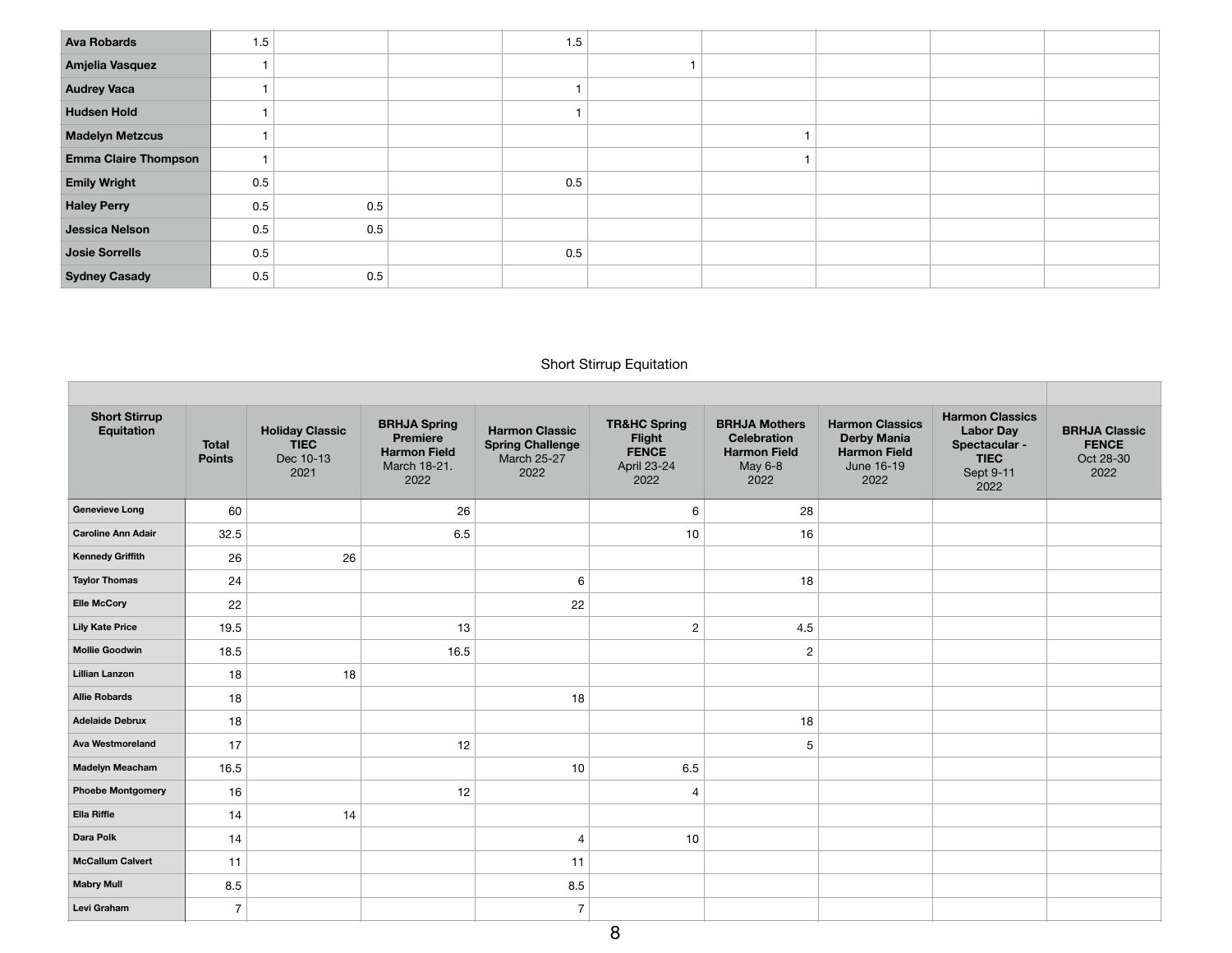| <b>Eloise Ervin</b>    | 6.5            |   | 6.5 |     |     |  |  |
|------------------------|----------------|---|-----|-----|-----|--|--|
| <b>Madyson Rylee</b>   | 6              | 6 |     |     |     |  |  |
| Ellee Large            | 6              |   |     | 4   |     |  |  |
| <b>Kinsley Owens</b>   | 6              |   |     | 0.5 | 1.5 |  |  |
| Varvara Yumagulova     | $\overline{4}$ | 4 |     |     |     |  |  |
| Sophie Smith           | 3              |   |     |     |     |  |  |
| <b>Makenzie Tipton</b> | $\overline{2}$ |   |     | 2   |     |  |  |
| <b>Madison Mash</b>    |                |   |     |     |     |  |  |
| Callie Johnson         |                |   |     |     |     |  |  |
| Emma Gryder            |                |   |     |     |     |  |  |
| Leila Kendrick         |                |   |     |     |     |  |  |
|                        | 0              |   |     |     |     |  |  |

## Tadpole Equitation

| <b>Tadpole Equitation</b>  | <b>Total</b><br><b>Points</b> | <b>Holiday Classic</b><br><b>TIEC</b><br>Dec 10-13<br>2021 | <b>BRHJA Spring</b><br>Premiere<br><b>Harmon Field</b><br>March 18-21.<br>2022 | <b>Harmon</b><br><b>Classic</b><br><b>Spring</b><br>Challenge<br>March 25-27<br>2022 | <b>TR&amp;HC Spring</b><br>Flight<br><b>FENCE</b><br>April 23-24<br>2022 | <b>BRHJA Mothers</b><br><b>Celebration</b><br><b>Harmon Field</b><br>May 6-8<br>2022 | <b>Harmon Classics</b><br><b>Derby Mania</b><br><b>Harmon Field</b><br>June 16-19<br>2022 | <b>Harmon Classics</b><br><b>Labor Day</b><br>Spectacular -<br><b>TIEC</b><br>Sept 9-11<br>2022 | <b>BRHJA Classic</b><br><b>FENCE</b><br>Oct 28-30<br>2022 |
|----------------------------|-------------------------------|------------------------------------------------------------|--------------------------------------------------------------------------------|--------------------------------------------------------------------------------------|--------------------------------------------------------------------------|--------------------------------------------------------------------------------------|-------------------------------------------------------------------------------------------|-------------------------------------------------------------------------------------------------|-----------------------------------------------------------|
| <b>Sarah Flannery</b>      | 42                            |                                                            |                                                                                | 26                                                                                   | 16                                                                       |                                                                                      |                                                                                           |                                                                                                 |                                                           |
| Georgina Parker            | 38                            |                                                            | 8                                                                              |                                                                                      | $\mathbf{2}$                                                             | 28                                                                                   |                                                                                           |                                                                                                 |                                                           |
| Jane Anzelc                | 26                            |                                                            | 14                                                                             |                                                                                      | 12                                                                       |                                                                                      |                                                                                           |                                                                                                 |                                                           |
| <b>Gus Conder</b>          | 22                            |                                                            |                                                                                | 22                                                                                   |                                                                          |                                                                                      |                                                                                           |                                                                                                 |                                                           |
| Devyn Light                | 22                            |                                                            |                                                                                |                                                                                      |                                                                          | 22                                                                                   |                                                                                           |                                                                                                 |                                                           |
| <b>Katie Glyn Quelette</b> | 16                            |                                                            | 16                                                                             |                                                                                      |                                                                          |                                                                                      |                                                                                           |                                                                                                 |                                                           |
| <b>Riley Hooks</b>         | 16                            |                                                            |                                                                                | 16                                                                                   |                                                                          |                                                                                      |                                                                                           |                                                                                                 |                                                           |
| <b>Kennedy Griffith</b>    | 14.5                          |                                                            |                                                                                |                                                                                      | 4.5                                                                      | 10                                                                                   |                                                                                           |                                                                                                 |                                                           |
| Sophia Giovanniello        | 10                            |                                                            |                                                                                | 4                                                                                    | 6                                                                        |                                                                                      |                                                                                           |                                                                                                 |                                                           |
| <b>Anna Ruby Whitmire</b>  | 9                             |                                                            |                                                                                |                                                                                      |                                                                          | 9                                                                                    |                                                                                           |                                                                                                 |                                                           |
| <b>Kelly Pope-Black</b>    | 8                             |                                                            |                                                                                |                                                                                      |                                                                          | 8                                                                                    |                                                                                           |                                                                                                 |                                                           |
| Maylei Ricker              | $\overline{7}$                |                                                            |                                                                                |                                                                                      |                                                                          | $\overline{7}$                                                                       |                                                                                           |                                                                                                 |                                                           |
| <b>Lucille Montgomery</b>  | 6                             |                                                            | 6                                                                              |                                                                                      |                                                                          |                                                                                      |                                                                                           |                                                                                                 |                                                           |
| Annie Legare Schroder      | 6                             |                                                            |                                                                                | 6                                                                                    |                                                                          |                                                                                      |                                                                                           |                                                                                                 |                                                           |
| <b>Rylee Dixon</b>         | 5.5                           |                                                            |                                                                                |                                                                                      |                                                                          | 5.5                                                                                  |                                                                                           |                                                                                                 |                                                           |
| <b>Marlow McGrane</b>      | 4.5                           |                                                            |                                                                                |                                                                                      | 4.5                                                                      |                                                                                      |                                                                                           |                                                                                                 |                                                           |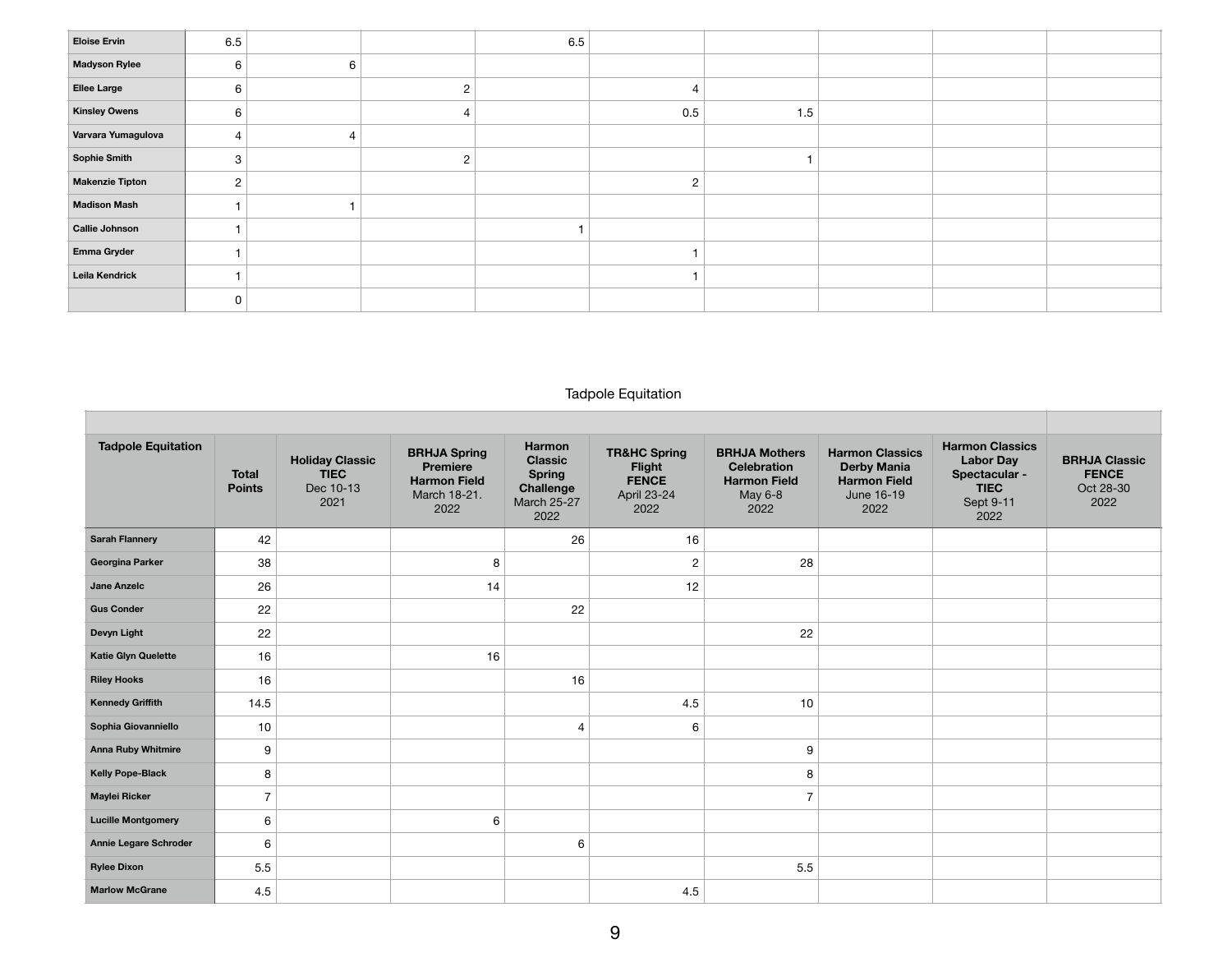| <b>Hayden Urso</b>  | ∸   |  |     |  |  |  |
|---------------------|-----|--|-----|--|--|--|
| <b>Kelsey Beech</b> | 2.5 |  | 2.5 |  |  |  |
| <b>Ella Nicar</b>   |     |  |     |  |  |  |
| Olivia Giovanniello |     |  |     |  |  |  |
|                     |     |  |     |  |  |  |

#### Walk/Trot

| <b>Walk/Trot</b>           | <b>Total</b><br><b>Points</b> | <b>Holiday Classic</b><br><b>TIEC</b><br>Dec 10-13<br>2021 | <b>BRHJA Spring</b><br>Premiere<br><b>Harmon Field</b><br>March 18-21.<br>2022 | <b>Harmon</b><br><b>Classic</b><br><b>Spring</b><br>Challenge<br><b>March 25-27</b><br>2022 | <b>TR&amp;HC Spring</b><br>Flight<br><b>FENCE</b><br>April 23-24<br>2022 | <b>BRHJA Mothers</b><br><b>Celebration</b><br><b>Harmon Field</b><br>May 6-8<br>2022 | <b>Harmon Classics</b><br><b>Derby Mania</b><br><b>Harmon Field</b><br>June 16-19<br>2022 | <b>Harmon Classics</b><br><b>Labor Day</b><br>Spectacular -<br><b>TIEC</b><br>Sept 9-11<br>2022 | <b>BRHJA Classic</b><br><b>FENCE</b><br>Oct 28-30<br>2022 |
|----------------------------|-------------------------------|------------------------------------------------------------|--------------------------------------------------------------------------------|---------------------------------------------------------------------------------------------|--------------------------------------------------------------------------|--------------------------------------------------------------------------------------|-------------------------------------------------------------------------------------------|-------------------------------------------------------------------------------------------------|-----------------------------------------------------------|
| <b>Madeline Belmont</b>    | 108.5                         | 28                                                         | 30                                                                             |                                                                                             | 18                                                                       | 32.5                                                                                 |                                                                                           |                                                                                                 |                                                           |
| <b>Skye Fix</b>            | 62                            |                                                            | 30.5                                                                           |                                                                                             | 1.5                                                                      | 30                                                                                   |                                                                                           |                                                                                                 |                                                           |
| <b>Anne Ballard Smith</b>  | 56.5                          |                                                            | 8.5                                                                            | 11                                                                                          |                                                                          | 37                                                                                   |                                                                                           |                                                                                                 |                                                           |
| <b>Will Gerhart</b>        | 55.5                          |                                                            | 50                                                                             |                                                                                             | 5.5                                                                      |                                                                                      |                                                                                           |                                                                                                 |                                                           |
| <b>Masie Hoy</b>           | 51                            |                                                            | 27                                                                             |                                                                                             | 18                                                                       | 6                                                                                    |                                                                                           |                                                                                                 |                                                           |
| <b>Landry Peterson</b>     | 46                            | 46                                                         |                                                                                |                                                                                             |                                                                          |                                                                                      |                                                                                           |                                                                                                 |                                                           |
| <b>Blake Thomas</b>        | 45.5                          |                                                            |                                                                                | 20.5                                                                                        |                                                                          | 25                                                                                   |                                                                                           |                                                                                                 |                                                           |
| <b>Ella Hendley</b>        | 45                            |                                                            | 20.5                                                                           |                                                                                             |                                                                          | 24.5                                                                                 |                                                                                           |                                                                                                 |                                                           |
| <b>Griffin Ridberg</b>     | 42.5                          |                                                            |                                                                                | 42.5                                                                                        |                                                                          |                                                                                      |                                                                                           |                                                                                                 |                                                           |
| <b>Meredith Hendley</b>    | 40                            |                                                            | 28.5                                                                           |                                                                                             |                                                                          | 11.5                                                                                 |                                                                                           |                                                                                                 |                                                           |
| <b>Kevin Connolly</b>      | 36.5                          |                                                            | 7.5                                                                            |                                                                                             | 2.5                                                                      | 26.5                                                                                 |                                                                                           |                                                                                                 |                                                           |
| <b>Caleb Bryant</b>        | 36                            | 36                                                         |                                                                                |                                                                                             |                                                                          |                                                                                      |                                                                                           |                                                                                                 |                                                           |
| <b>Hadley Harris</b>       | 29.5                          |                                                            |                                                                                | 29.5                                                                                        |                                                                          |                                                                                      |                                                                                           |                                                                                                 |                                                           |
| <b>Marina Martinez</b>     | 29.5                          |                                                            | 8                                                                              |                                                                                             | $\mathbf 5$                                                              | 16.5                                                                                 |                                                                                           |                                                                                                 |                                                           |
| Savannah Reynolds          | 28                            |                                                            | 28                                                                             |                                                                                             |                                                                          |                                                                                      |                                                                                           |                                                                                                 |                                                           |
| Leena Elalami              | 27                            |                                                            |                                                                                | 27                                                                                          |                                                                          |                                                                                      |                                                                                           |                                                                                                 |                                                           |
| <b>Bethany Lowe</b>        | 26.5                          |                                                            |                                                                                |                                                                                             |                                                                          | 26.5                                                                                 |                                                                                           |                                                                                                 |                                                           |
| <b>Sophie Powell</b>       | 22.5                          |                                                            | 15.5                                                                           |                                                                                             |                                                                          | $\overline{7}$                                                                       |                                                                                           |                                                                                                 |                                                           |
| Olivia Tumblin             | 22                            | 22                                                         |                                                                                |                                                                                             |                                                                          |                                                                                      |                                                                                           |                                                                                                 |                                                           |
| Arah Jane Ozment           | 21                            |                                                            |                                                                                |                                                                                             |                                                                          | 21                                                                                   |                                                                                           |                                                                                                 |                                                           |
| <b>Charlie Fisher</b>      | 16                            |                                                            |                                                                                |                                                                                             | 16                                                                       |                                                                                      |                                                                                           |                                                                                                 |                                                           |
| <b>Phoebe Hohas</b>        | 15.5                          |                                                            | 15.5                                                                           |                                                                                             |                                                                          |                                                                                      |                                                                                           |                                                                                                 |                                                           |
| <b>Lily Risse</b>          | 12.5                          |                                                            | 12.5                                                                           |                                                                                             |                                                                          |                                                                                      |                                                                                           |                                                                                                 |                                                           |
| <b>Makenna Costantiono</b> | 8                             |                                                            |                                                                                |                                                                                             |                                                                          | 8                                                                                    |                                                                                           |                                                                                                 |                                                           |
| Layla Johnson              | $\overline{7}$                |                                                            |                                                                                | $\boldsymbol{7}$                                                                            |                                                                          |                                                                                      |                                                                                           |                                                                                                 |                                                           |